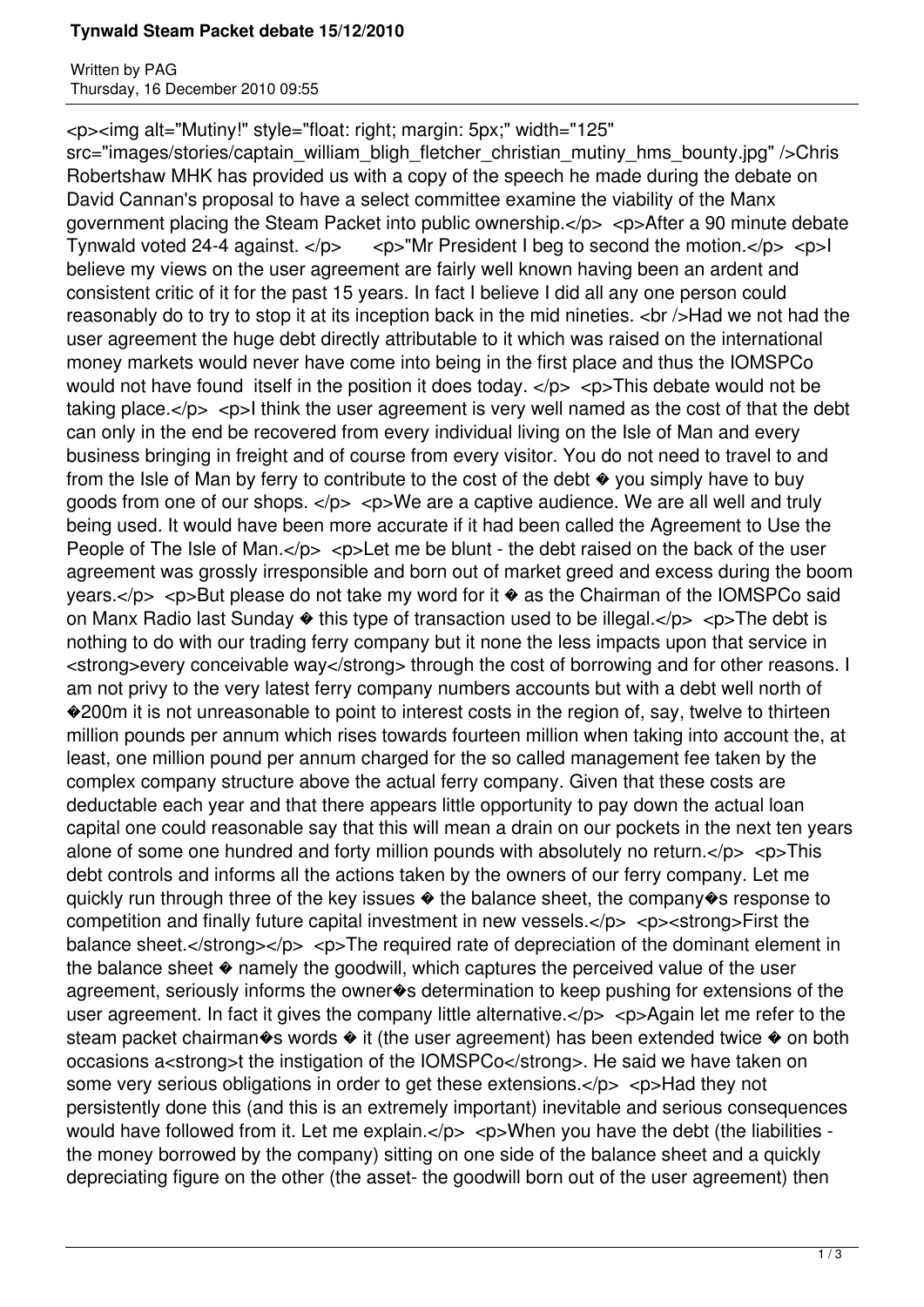## **Tynwald Steam Packet debate 15/12/2010**

Written by PAG Thursday, 16 December 2010 09:55

very quickly the liabilities will exceed the assets. Serious consequence obviously come about when this happens. (This if the debt cannot be paid down and I have seen no evidence of that pay down is neither happening nor can afforded). $\langle p \rangle$   $\langle p \rangle$   $\langle p \rangle$  strong  $\rangle$ Cleary this is poor quality debt</strong> because the asset upon which the debt was raised quickly disappears so the only way to recover from this is to extend the agreement again and again and in so doing put back up the value of the goodwill to match the debt and then hope to goodness you can squeeze enough profit out of your customers to keep the balance sheet stable. That  $\diamond$ s pretty stressful and I think it is beginning to show.  $\langle$ br  $\rangle$ >Compare this to a debt raised against property  $\diamond$  at least you have the property at the end of the term to sell on should that be your wish. $<$ /p> <p>This imperative to extend was of such major significance that older vessels were to be bought in and tarted up to engender an atmosphere of confidence and growth sufficient to pursued our government that it would be advantageous to allow the extensions. Unfortunately we fell for it not once but twice  $\bullet$  and the result  $\bullet$  aging vessels with poor mechanical reliability records - the consequences of which we are now all too well aware. $\langle p \rangle$   $\langle p \rangle$ This imperative drives all before it. It comes before the customer, before the Isle of Man, before the staff.</p> <p><strong>Turning next to the company�s response to competition.</strong></p> <p>The complete inability of the ferry company to respond to a quite modest competitor has resulted in a most extra ordinary few months. First the freight customers were insulted and then apologized too, then it was the turn of the passengers, both on foot and by car to be threatened with higher fares, then it was the turn of the staff who have been put into a state of anxiety, then for good measure a limitation of services was threatened. Had they been able to respond to competition in a normal way then they would simply have reduced their prices, taken a hit, and then moved on with a competitively price service. This they could not do because of the financing pressures that exist as a direct consequence of the artificially high debt burden. Had the price structure enjoyed the respect of their customers in the first place then the challenge would not have taken place  $\bullet$  but again the debt burden inhibits attractive pricing. $\lt/$ p>  $\lt$ p> $\lt$ strong>Turning to future investment.</strong></p> <p>The debt raises a huge question mark over the ability of the ferry company to find further funds for quality vessel replacement, something that is becoming a priority if the island is to meet ever changing market circumstances. $\langle p \rangle$   $\langle p \rangle$   $\langle p \rangle$  Once again allow me to use the Chairman of the Steam packets words to support my argument. When challenged about new vessels on Sunday he said <br />> $\leq$  /><strong> $\triangle$ Hang on  $\triangle$  there is no commitment to renew vessels after 25 years our commitment <span style="text-decoration: underline;">is not to invest in vessels over 25 years of age</span>.'</strong></p><p><strong> </strong>Welcome to a world of second and third hand vessels. Almost a Greek Tragedy.</p> <p>So, contrary to the expressed opinion of some, the user agreement resulted in a seriously faulty strategy, unattractive pricing, poor customer relations and an inability to invest properly for the future. It denies the very thing it set out to achieve. A pretty damning indictment if ever there was one.  $\langle p \rangle$   $\langle p \rangle$   $\langle p \rangle$  ounderstand how we ended up with such a poor settlement between our ferry company and the Isle of Man Government is to understand the mindset at the time of signing. The then board of directors had failed to modernise the role of the ferry company in response to the enormous changes taking place in its markets. Their stubbornness, arrogance and complacency saw the people of the Isle of Man turn away from its own ferry company in anger and frustration.<br  $/$ > It was only a matter of time before a competitor would arrive on the scene.  $\langle$ /p>  $\langle$ p>So the original ferry company badly directed and in no fit state to face a challenge was set against a competitor of questionable quality and depth. The outcome was inevitable.</p> <p>Unfortunately this experience also seriously undermined the confidence of